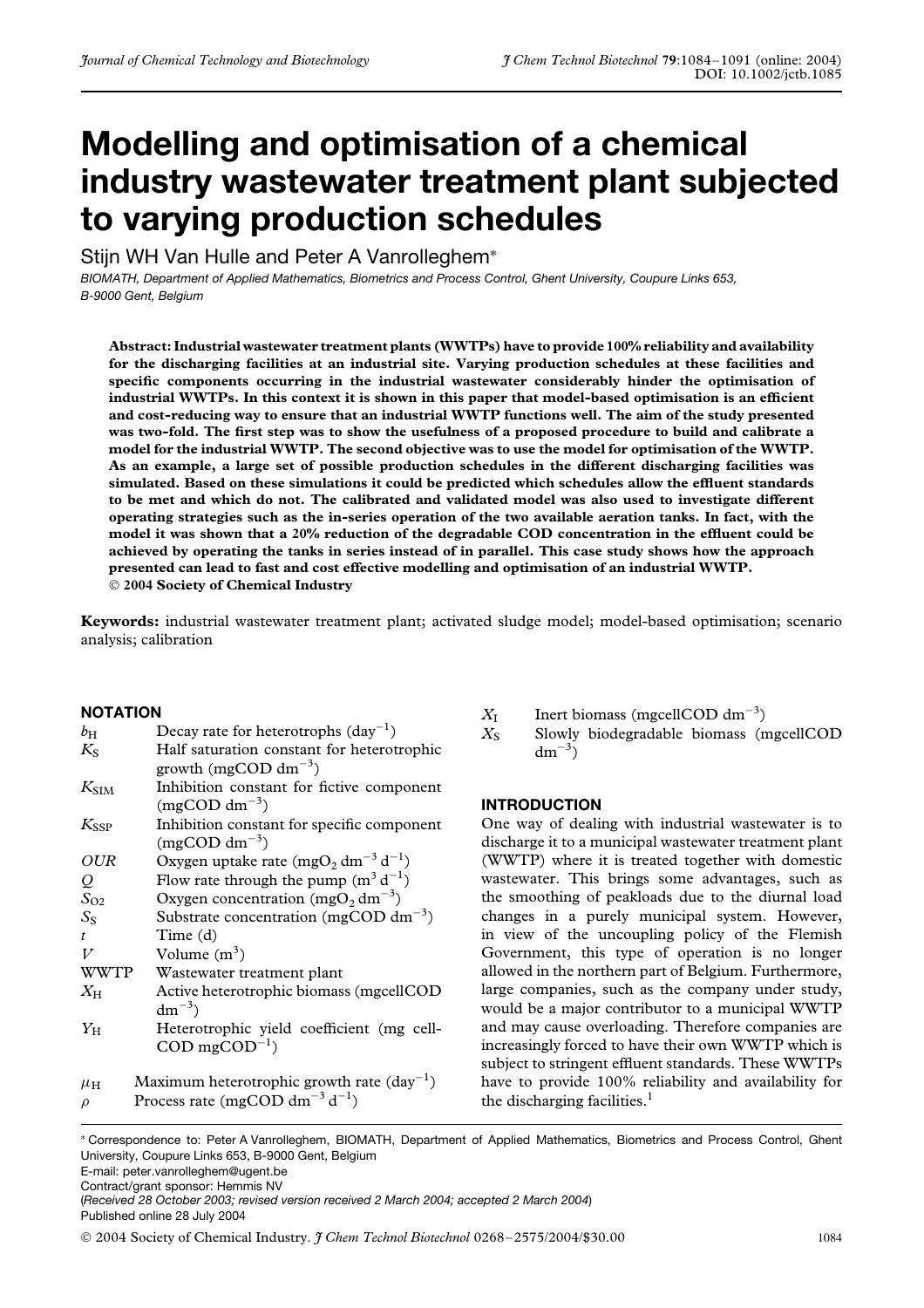The industrial WWTP under study treats wastewater in the same way most municipal WWTPs do, ie with an activated sludge process. However, some differences can be pointed out. The first problematic difference is that domestic wastewater normally has a more or less constant composition, although weekly or diurnal variations occur.<sup>2</sup> The composition of industrial wastewater on the other hand fluctuates considerably more because of the variations in the schedules of the production facilities at the industrial site discharging to the single WWTP. This complexity of the wastewater composition hinders the optimisation of the WWTP considerably. Model-based optimisation however is able to deal with this and can be considered as an efficient, cost reducing and elegant way to ensure that an industrial WWTP functions well.3*,*<sup>4</sup>

A second problem is that some components occur in the industrial wastewater that are normally not present in domestic wastewater. They may be toxic (eg cyanide), have self-inhibitory degradation kinetics (eg phenol) or have specific physico-chemical properties (eg volatile organics). This makes it necessary to extend the normally applied Activated Sludge Model  $Nr 1<sup>5</sup> (ASM1)$  to cope with these specific components.

The aim of this study was two-fold. The first was the building and calibration of a model for the industrial WWTP. It is based on a previously proposed calibration protocol,<sup>4</sup> that has to be extended to take into account the specific components in the wastewater. On the other hand some simplifications could be made to the procedure since no nitrification occurs in the WWTP.

The second objective of the study was to use the model for optimisation of the WWTP. By simulating with the calibrated and validated model it could, for example, be estimated how much reduction of the degradable COD concentration in the effluent could be achieved by making design or operational changes. Also a large set of possible schedules in

Optimisation of a chemical industry wastewater treatment plant

the production facilities at the industrial site was simulated, allowing prediction of which schedules allow the effluent standards to be met and which do not.

## **METHODS**

### **Description of the WWTP**

The schematic lay-out of the WWTP as implemented graphically in the modelling and simulation environment WEST<sup>®6</sup> (Hemmis NV, Kortrijk, Belgium) is given in Fig 1. Two production facilities are discharging to the plant. In particular, facility 1 has a varying production schedule. In total 11 products are produced and every product has a certain amount of polluted water associated with it, as can be seen from Table 1. In this polluted water the total COD (as indicated in Table 1) can be divided into a readily biodegradable fraction and a fraction that consists of a specific component that is produced in production facility 1. For confidentiality reasons, the products will be named with the letters A, B, C, D, E, F, G, H, K, M and S. Not all product combinations are possible: the production facility can only produce A or B. Also it can only produce G, H, K or M and C or S. So a product combination such as A, C, D and G is possible while a product combination such as A, B, C, K and G is not. This leads to a total of 359 possible product combinations. Because the COD load is so high, a chemical pre-treatment that eliminated approximately 80% of the COD was constructed so that on average 500 mg COD dm<sup> $-3$ </sup> of product was discharged from production facility 1.

The plant also treats the rainwater collected at the production site and water coming from a landfill, but the flow rate and pollutants load of this last discharge is very low. Average flow rates, temperatures and COD concentrations of the different flows are summarised in Table 2.



**Figure 1.** The schematic lay-out of the WWTP under study.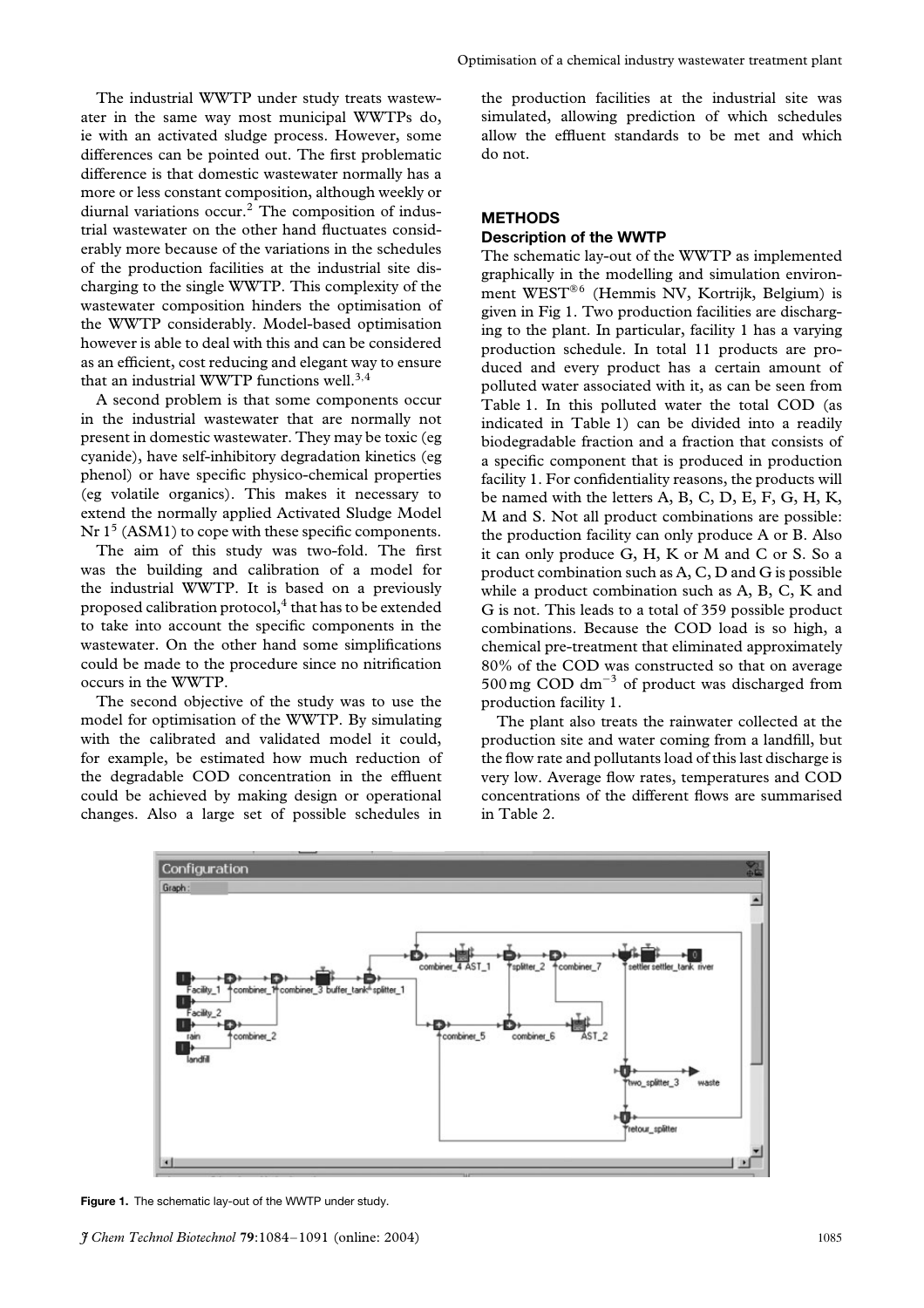**Table 1.** Amount of water and pollution associated with the products produced by production facility 1

| Product | Average<br>flow rate<br>$(m^3 d^{-1})$ | COD<br>(mgCOD<br>$dm^{-3}$ | Specific<br>component<br>concentration<br>$(mqCOD dm^{-3})$ |
|---------|----------------------------------------|----------------------------|-------------------------------------------------------------|
| A       | 720.0                                  | 7480.0                     | 2846.0                                                      |
| B       | 763.2                                  | 6740.0                     | 3399.0                                                      |
| C       | 266.4                                  | 4650.0                     | 99.0                                                        |
| D       | 64.8                                   | 23233.0                    | 17420.0                                                     |
| F       | 482.4                                  | 4813.0                     | 1528.0                                                      |
| F       | 355.2                                  | 1223.0                     | 1017.0                                                      |
| G       | 508.8                                  | 7603.0                     | 5795.0                                                      |
| Н       | 204.0                                  | 1258.0                     | 1041.6                                                      |
| Κ       | 458.4                                  | 1258.0                     | 1041.6                                                      |
| M       | 223.2                                  | 1278.0                     | 1225.0                                                      |
| S       | 355.2                                  | 6178.0                     | 4324.0                                                      |

**Table 2.** Average flow rates, temperatures and COD concentrations of the different flows to the WWTP

| Stream         | Average<br>flow rate<br>$(m^3 d^{-1})$ | COD<br>concentration<br>(mgCOD<br>$dm^{-3}$ | Temperature<br>(°C) |
|----------------|----------------------------------------|---------------------------------------------|---------------------|
| Facility 1     | 1460                                   | 1250                                        | 40                  |
| Facility 2     | 530                                    | 160                                         | Ambient             |
| Rainwater      | 1400                                   |                                             | Ambient             |
| Landfill water | 31                                     |                                             | Ambient             |

After mixing of the different streams in a  $300 \text{ m}^3$ buffertank the wastewater is sent via splitter 1 (Fig 1) to two parallel activated sludge tanks (AST) with a volume of  $3000 \text{ m}^3$  each. Although the ASTs have a very large volume, they can still be considered as ideally mixed as a result of the long retention time. In the model implemented in  $WEST^@$  a connection between the two ASTs is foreseen to anticipate a partial or total serial operation of the AST. This connection goes via splitter 2 and combiner 6, but does not exist yet at the actual plant, although it has been suggested to be a feasible upgrade scenario.

The treated wastewater coming from the two AST is combined in combiner 7 and sent to a clarifier which has excellent performance. The point settler model selected from the WEST® modelbase has no volume. Hence, in order to mimic the residence time in the settler, a buffertank with the same volume is placed after the settler. The effluent of the settler is discharged to the river and the return sludge is recycled to both ASTs through the retour splitter and combiners 4 and 5. Part of the return sludge is wasted. The average hydraulic residence time (HRT) and the average sludge residence time (SRT) of the installation are confirmed to be 1.5 days and 45 days, respectively. Despite this long SRT only carbon is removed and no nitrification occurs, because nitrification is inhibited by specific components in the influent of the WWTP. Approximately  $400 \text{ mgCOD dm}^{-3}$  of substrate is degraded.



**Figure 2.** The temperature in one of the ASTs over a 30-day period.

### **Extension of ASM1**

ASM1<sup>5</sup> was extended with two extra components;  $S_{SP}$ and *S*IM, to take into account specific components that are present in the wastewater. The first component is representative for a specific component in the wastewater that is coming from production facility 1 and which shows an inhibitory effect on the degradation. The second component is a fictive component that could be discharged from a new, additional production facility. In this way the influence of an additional production facility can now be evaluated with the model without the requirement to extend the model further. The inhibitory influence of both components on the COD degradation kinetics of the activated sludge can be modelled by including two additional switching functions  $K/(K+S)$  in the process rate formulation:

$$
\rho = \rho' \frac{K_{\rm SSP}}{K_{\rm SSP} + S_{\rm SP}} \frac{K_{\rm SIM}}{K_{\rm SIM} + S_{\rm IM}}
$$

In this equation  $\rho$  is the process rate when both new components are taken into account,  $\rho'$  is the original ASM1 process rate without the effect of  $S_{SP}$  and  $S_{IM}$ .  $K_{\rm SSP}$  and  $K_{\rm SIM}$  are the inhibition constants for  $S_{\rm SP}$ and *S*<sub>IM</sub>. Of course, if it turns out that other kinetics are appropriate for the new fictive component, these kinetics can easily be implemented. Note also that it was assumed that both *S*<sub>SP</sub> and *S*<sub>IM</sub> only have an influence on the kinetics, but that they are not degraded themselves.

A second, more traditional, extension of the standard ASM1 is the insertion of a temperature dependency of the kinetics, because, as reported by the operators, the temperature in the AST may vary up to  $10^{\circ}$ C in a relatively short time. This is illustrated in Fig 2 where the temperature in one of the ASTs is depicted over a 30-day period. By applying an Arrhenius type of equation, $5$  the temperature dependency is included in the model:

$$
\rho(T) = \rho(T_{\text{ref}})e^{\theta(T - T_{\text{ref}})}
$$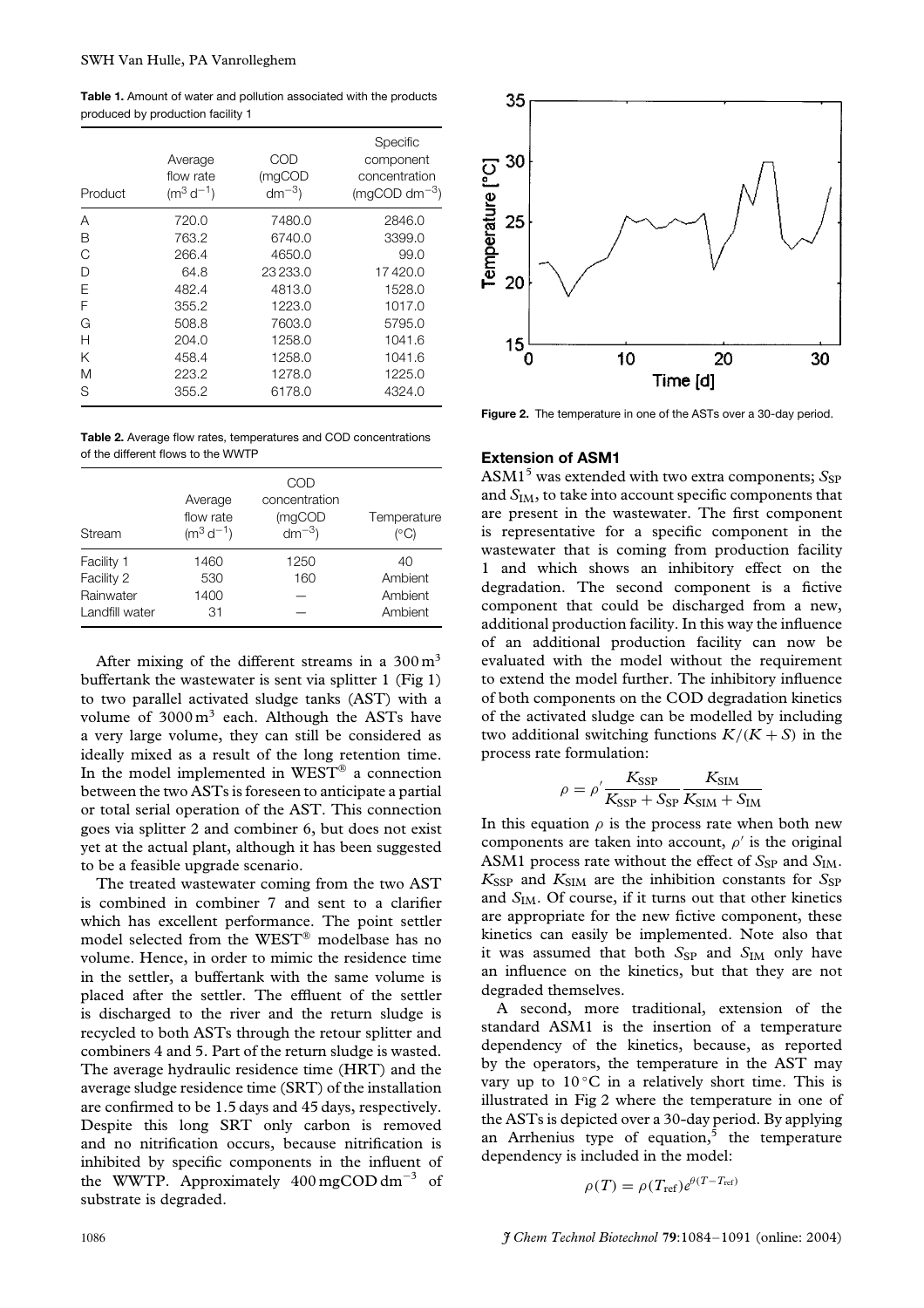where  $T$  is the actual reactor temperature,  $T_{ref}$ is the reference temperature, which was  $25^{\circ}$ C in this study, and  $\theta$  is the Arrhenius constant. Also the oxygen transfer coefficient<sup>7</sup> and the oxygen saturation concentration<sup>8</sup> were made dependant on the temperature.

### **The BIOMATH calibration protocol<sup>4</sup>**

Model calibration and validation was based on a calibration protocol<sup>4</sup> that is summarised in Fig 3. This protocol is composed of four main stages and 10 modules (see Fig 3). The first stage is the definition of the target(s) of the modelling exercise followed by decision-making on the necessary information for the WWTP. Some of the modules  $(1-10)$  can be skipped depending on the general evaluation of whether the targets are reached. The second stage is the collection of detailed information on the WWTP. The mass transfer (hydraulic and oxygen transfer), biological, settling and the influent characterisations are included in this step. In addition, the experimental or laboratory-scale work is incorporated. By averaging the influent and operational characteristics, steadystate modelling is performed for the mass transfer, settler and the biological model. The third step includes the complete calibration of the activated sludge model using the dynamic influent data incorporating the parameter values obtained from laboratory-scale experiments or full-scale data. At the last stage, decisions will be made upon eventual reiteration of the modules.

### **Experimental setup**

The characterisation of the sludge biokinetics was based on respirometry and full-scale data. A hybrid respirometry set-up<sup>9</sup> was used for determination of the maximum specific growth rate for the heterotrophic biomass  $(\mu_H)$  and the heterotrophic yield coefficient (*Y*H). This hybrid set-up consists of two reactors, an aerated and a non-aerated one, that are connected in such a way that activated sludge can be circulated continuously from one to the other. In the nonaerated reactor the oxygen transfer coefficient is 0 and therefore the following oxygen mass balance can be used for this reactor:

$$
\frac{dS_{O2}^{NA}}{dt} = \frac{Q}{V}(S_{O2}^{A} - S_{O2}^{NA}) - OUR
$$

where  $Q$  is the flow rate through the pump,  $V$  is the volume of the non-aerated reactor, *OUR* is the oxygen uptake rate and  $S_{O2}^{NA}$  and  $S_{O2}^{A}$  are the oxygen concentration in the non-aerated reactor and the aerated reactor respectively. Since both the oxygen concentration in the aerated reactor and the nonaerated reactor are measured, the only unknown in this equation is the *OUR*. Thus, the *OUR* can easily be calculated. Batch experiments were performed leading to respirograms that can be interpreted



Figure 3. The applied calibration protocol<sup>4</sup>.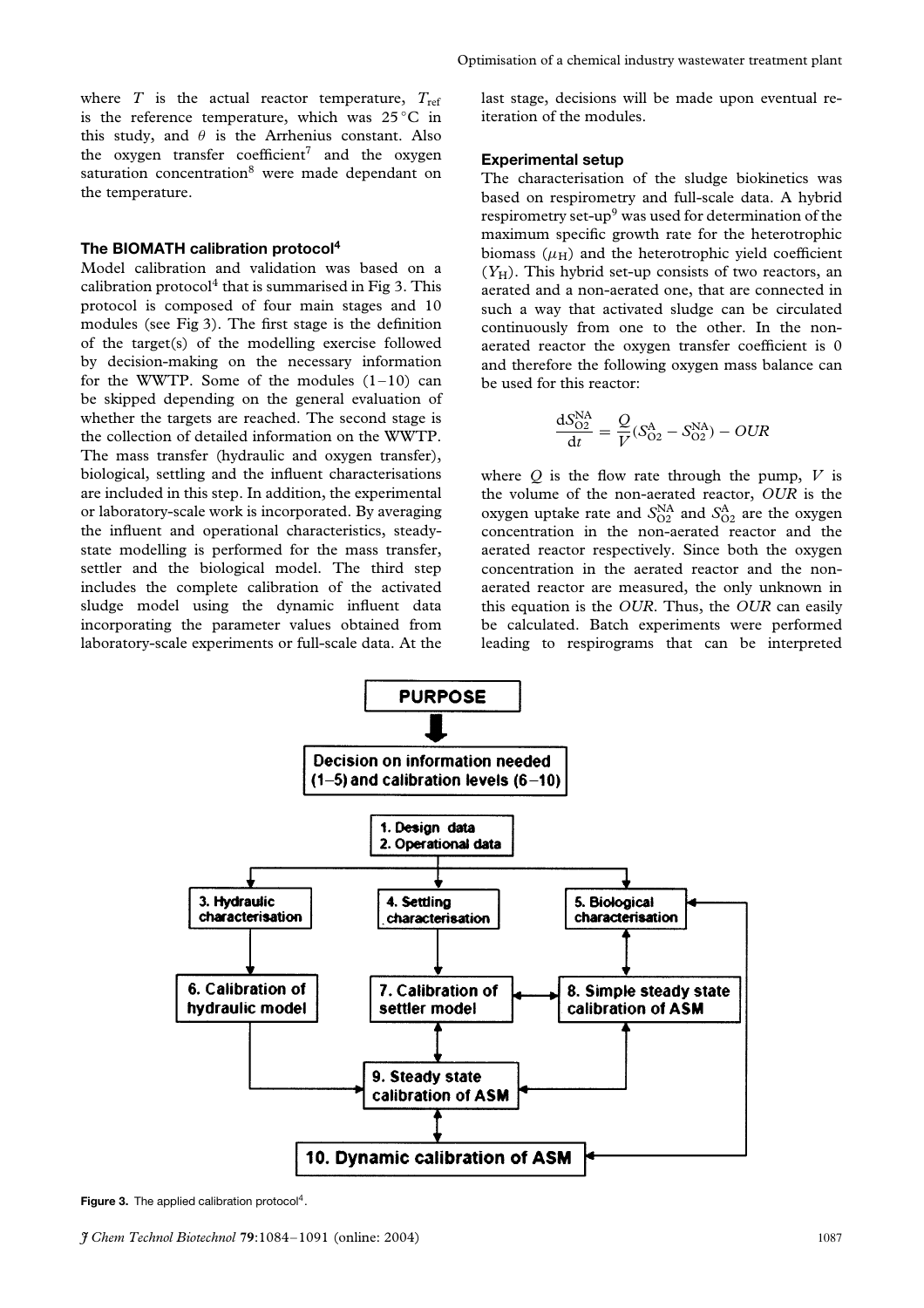for the characterisation of the wastewater and the biodegradation kinetics.

For determination of the decay coefficient  $(b_H)$  a different respirometric method $10$  was used. In this respirometric test the *OUR* of a sludge sample is measured over a period of several days. No substrate is added and the *OUR* of the first day is not considered since on the first day residual substrate is degraded.

# **RESULTS AND DISCUSSION**

### **Model calibration and validation**

After investigating the design and a year of operational data (steps 1 and 2 in Fig 3), some measurement errors were found by making mass balances for water and COD. These errors were reported to the operators and subsequently corrected on the basis of logbook information. Both the hydraulic and settling characterisation (steps 3 and 4 in Fig 3) have already been tackled during the basic description of the WWTP. Indeed, the ASTs can be considered as completely mixed and are therefore modelled as completely stirred reactors (CSTR). The aeration coefficient in the ASTs was set to  $50 d^{-1}$  on basis of the off-gas analysis. The sludge settles extremely well, so a point settler with a non-settleable fraction of the biomass (*f*ns) is considered as an appropriate model for the settler.

Since in this case a specific industrial wastewater was investigated was not possible to use the default values of the biological parameters of ASM1 as indicated in the IWA report<sup>5</sup> and therefore a thorough biological characterisation was necessary (step 5 in Fig 3). Since no nitrification occurs, only aerobic heterotrophic activity had to be investigated. The decay coefficient was determined by a respirometric method<sup>10</sup> and subsequently corrected for use in the ASM model.<sup>11</sup> The slope of the natural logarithm of the measured *OUR*-evolution as function of the time is equal to the heterotrophic decay coefficient (*b'*<sub>H</sub>). This coefficient however has to be corrected for use in the ASM1 model according to the following equation:<sup>5</sup>

$$
b_{\rm H} = \frac{b'_{\rm H}}{(1 - Y_{\rm H}(1 - f_{\rm P}))}
$$

where  $f<sub>P</sub>$  represents the inert fraction of the biomass. A value of 0*.*42 d−<sup>1</sup> at 25 ◦C was obtained.

Both the heterotrophic yield and the maximum specific growth rate for the heterotrophic biomass  $(\mu_H)$ were derived from an oxygen uptake rate (*OUR*) profile as explained below. An *OUR* profile was recorded from a batch experiment with the hybrid respirometric setup.9 First the endogenous respiration was subtracted from this profile. The resulting substrate oxidationrelated *OUR* profile was used for determination of  $Y_H$ and  $\mu$ <sub>H</sub> (Fig 4).

The surface under the profile is a measure for  $Y_H$ according to the following formula:<sup>11</sup>

$$
Y_{\rm H} = 1 - \frac{\int OURdt}{S_{\rm S}(t=0)}
$$



**Figure 4.** The substrate oxidation-related *OUR* profile for the determination of  $Y_H$  and  $\mu_H$ .

In this formula the surface under the OUR profile is represented by the integral and  $S<sub>S</sub>(t = 0)$  is the initial substrate concentration. With a surface of 8*.*58 mg dm−<sup>3</sup> and an initial substrate concentration of 33 mgCOD dm−3, a heterotrophic yield of 0.74 mg cell COD (mg substrate  $COD^{-1}$ ) is obtained.

Combining the heterotrophic biomass concentration, which was assumed to be  $600 \text{ mgCOD dm}^{-3}$ in the batch experiment, with the maximum *OUR* (*OUR*max), which was 403 mg dm−<sup>3</sup> d−1, leads to the calculation of  $\mu_{\rm H}$ :<sup>4</sup>

$$
\mu_{\rm H} = \frac{OUR_{\rm max}Y_{\rm H}}{(1 - Y_{\rm H})X_{\rm H}} = 1.9 \text{ d}^{-1}
$$

The values obtained for  $Y_H$  and  $b_H$  are rather high for the studied WWTP. However, all three parameter values are well within an acceptable range.

After the biological characterisation a steady state calibration was performed (step 9 in Fig 3). For this the average influent and effluent data of the plant were collected. No particulates enter the WWTP, so only soluble components, either degradable or specific, had to be considered in the influent. The available influent data were used as such as input for the simulation. After comparing the measured and calculated data three more parameters of ASM1 were adjusted to improve the fit. The inert fraction of the biomass (*f*<sub>P</sub>) which has a default value of 0.08 in ASM1 was set to 0.06 and the non-settleable fraction of the biomass  $(f_{ns})$  was set to 0.014, ie 1.4% of the incoming sludge leaves the settler via the effluent. The value of  $K_{\text{SSP}}$  was set to 250 mgCOD dm<sup>-3</sup>. This steady state analysis gave rise to the following sludge composition:  $X_H = 1.2$  gCOD dm<sup>-3</sup> and  $X_{\text{I}} = 1.5 \text{ g} \text{COD dm}^{-3}$ . The value of  $X_{\text{S}}$  was very low (5 mgCOD dm−3). The concentration of heterotrophic biomass is about twice as high as the value used for the calculation of  $\mu$ <sub>H</sub>, since the sludge concentration for biological characterisation was halved for practical reasons.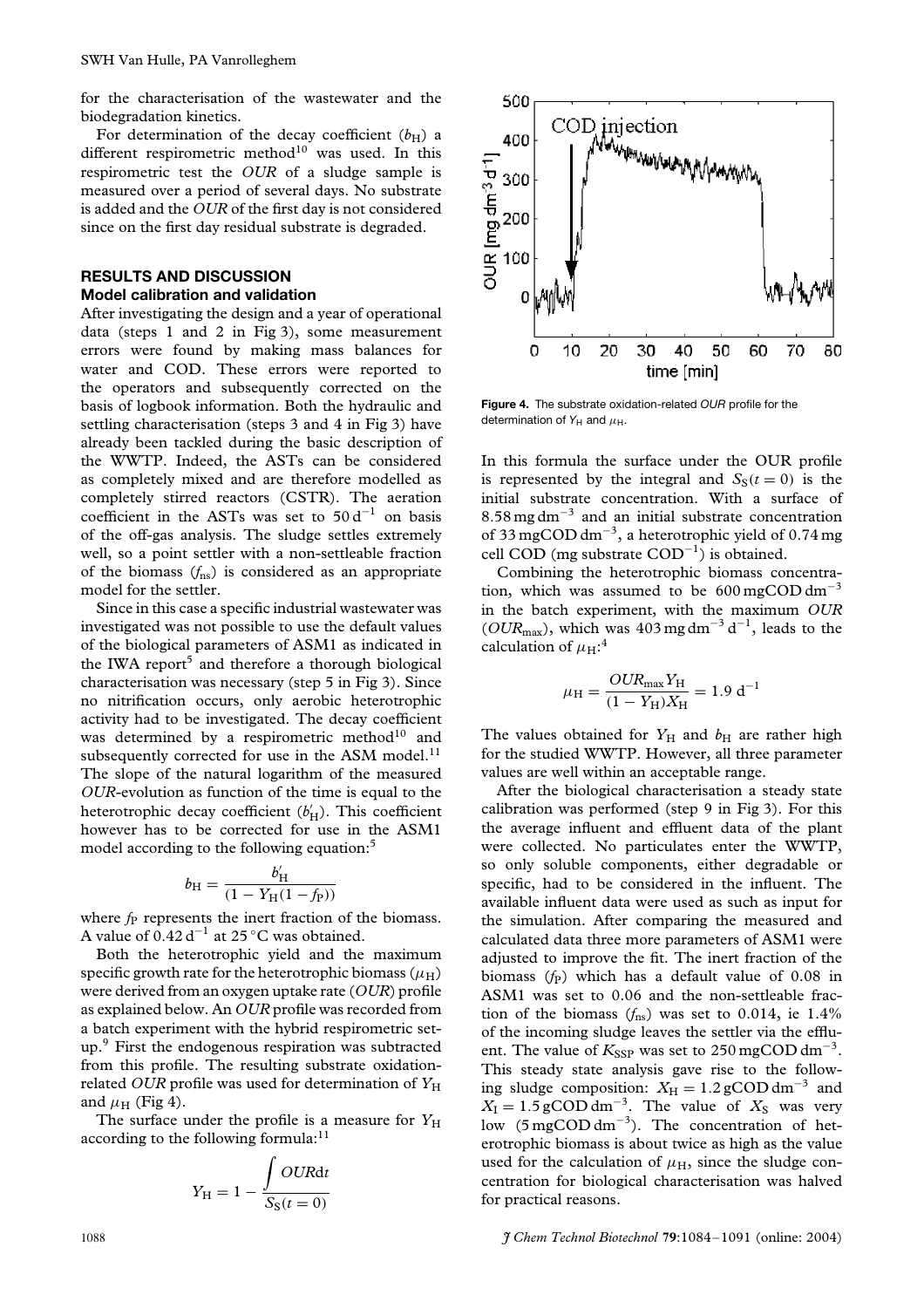

Figure 5. The influent load of total COD and specific component to the WWTP (a) and the temperature in the ASTs (b) over the 288-day calibration period.

Step 10 in the calibration protocol, the dynamic calibration, was skipped as the model was directly validated with the data set obtained from detailed measurement over 288 days. In Fig 5 the influent load of total COD and specific component to the WWTP and the temperature in the ASTs over the 288 days is depicted. This influent load varies because of production schedule fluctuations. From days 210 to 240, which corresponds with the month August, there was a production shut-down. In this period the incoming load is considerably smaller and only one AST was operated. The sludge of both ASTs was transported to this AST. The temperature in both ASTs varies, but is on average  $25^{\circ}$ C.

In Fig 6 it is shown that the calculated and measured variables agree well, in spite of the strong variations of influent composition. The measured degradable COD (a) and specific component (b) in the effluent, measured effluent suspended solids (c) and biomass in one of the ASTs (d) show good agreement with the simulated results.<sup>12</sup> Degradable COD was calculated by subtracting the measured concentration of specific component (in mgCOD dm<sup>-3</sup>) from the measured total soluble COD concentration. The increase in biomass concentration between days 210 and 240 is due to the maintenance shut-down. All the biomass was moved to this AST.

### **Model-based optimisation and scenario analysis**

After calibration and validation the model could subsequently be used to investigate different operating strategies such as the in-series operation of the AST. In fact, with the model it was shown that a 20% reduction of the degradable COD concentration in the effluent could be achieved by operating the AST in series instead of in parallel as it is now (results not shown). In this way the flow regime in the AST has a more plugflow-like character and hence the removal efficiency will be higher despite the potential for increased toxicity.13 Based on the simulation results, the in-series operation of the ASTs has been effectively implemented since November 2002.

Also, it was investigated what the effect would be of a complete shut-down of one of the two ASTs during production stops for maintenance purposes or holidays. The simulated degradable COD concentration in the effluent of this scenario is compared in Fig 7 with the corresponding simulated values of the normal operation, ie two ASTs in parallel. From Fig 7 it can be seen that considerably more degradable COD is discharged when only one AST is used, except of course for periods such as August where a significantly lower discharge occurs due to the production shut-down. In this period maintenance works can be planned without deterioration in the quality of the effluent.

### **Waste design**

The calibrated model can also be used to quantify the effect of different production schedules of the different production facilities. Indeed, in many chemical industries the total yearly production can be obtained in different ways. However, some products are made on the same reactor sequence which puts constraint on the number of possible schedules. For now, only a steady state analysis was conducted in which the influence of 359 possible production schedules on the WWTP performance was investigated. However, in the future dynamic sequences of discharges can also be studied with the available model. Part of the results is summarised in Table 3. None of the product combinations exceeds  $450 \text{ mgCOD dm}^{-3}$ , which was the limit in the new discharge licence of the WWTP under consideration. Among the two top ranked product combinations a synergistic effect occurs, because the addition of product E to the production schedule leads to a lower effluent concentration. This is due to the fact that product E makes more readily biodegradable substrate available and that an increased flow rate is available for dilution.

Based on the ranking in Table 1, production facility 1 may adjust its production schedule in order to have a discharge that is as low as possible. This socalled waste design, of course, has to be combined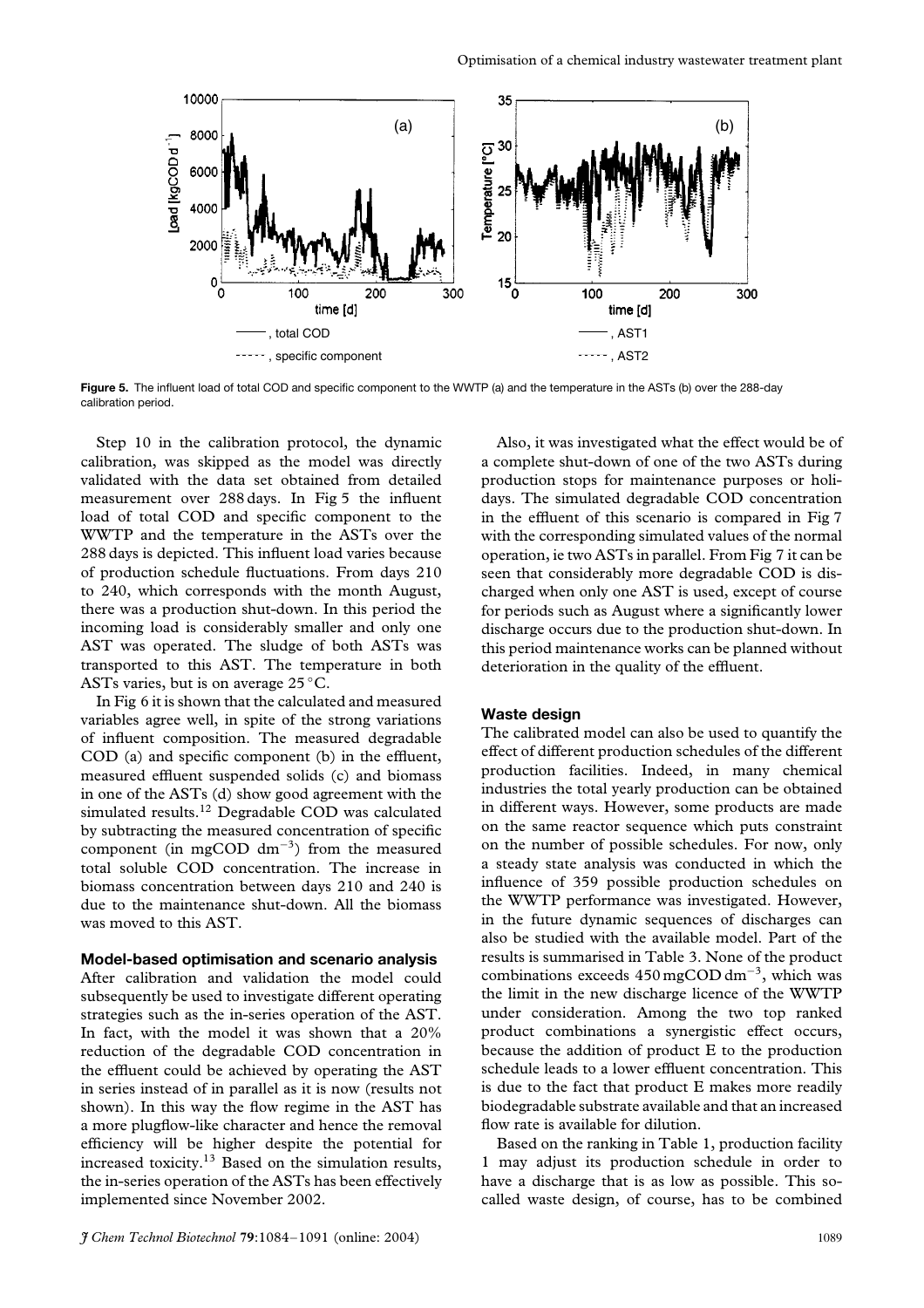

**Figure 6.** The calculated and measured degradable COD (a) and specific component (b), measured effluent suspended solids (c) and biomass in one of the ASTs (d) in the effluent.



**Figure 7.** The effluent degradable COD for one and two ASTs.

with economic considerations such as market demand and production costs. However, even in current legislative conditions, waste design itself can be an economic consideration since a reduction in the effluent concentrations directly leads to a reduction in (considerable) effluent fines. Further, the model can be used to predict the effect on the behaviour of the WWTP of a future production facility discharging the fictive component described above. In this way, a

| Table 3. Average effluent COD as function of the product combination |  |  |  |
|----------------------------------------------------------------------|--|--|--|

| Combination<br>number | Product combination     | COD in effluent<br>$(mqCOD dm-3)$ |
|-----------------------|-------------------------|-----------------------------------|
| 1                     | $G + B + D + S$         | 420                               |
| 2                     | $E+G+B+D+S$             | 413                               |
| 3                     | $F+G+B+D+S$             | 402                               |
| 4                     | $G + A + D + S$         | 401                               |
| 5                     | $E + F + G + B + D + S$ | 398                               |
| 6                     | $E+G+A+D+S$             | 396                               |
| $\overline{7}$        | $F+G+A+D+S$             | 385                               |
| 8                     | $E + F + G + A + D + S$ | 382                               |
| 9                     | $G + B + D$             | 376                               |
| 10                    | $E+G+B+D$               | 373                               |
| 355                   | F                       | 33                                |
| 356                   | $M + C$                 | 30                                |
| 357                   | $H + C$                 | 29                                |
| 358                   | н                       | 23                                |
| 359                   | С                       | 14                                |

selection can be made on which production facility can be implemented, also considering its environmental impact via discharge of the treated wastewater.

#### **CONCLUSIONS**

A model for an industrial WWTP was constructed and subsequently calibrated and validated. Special